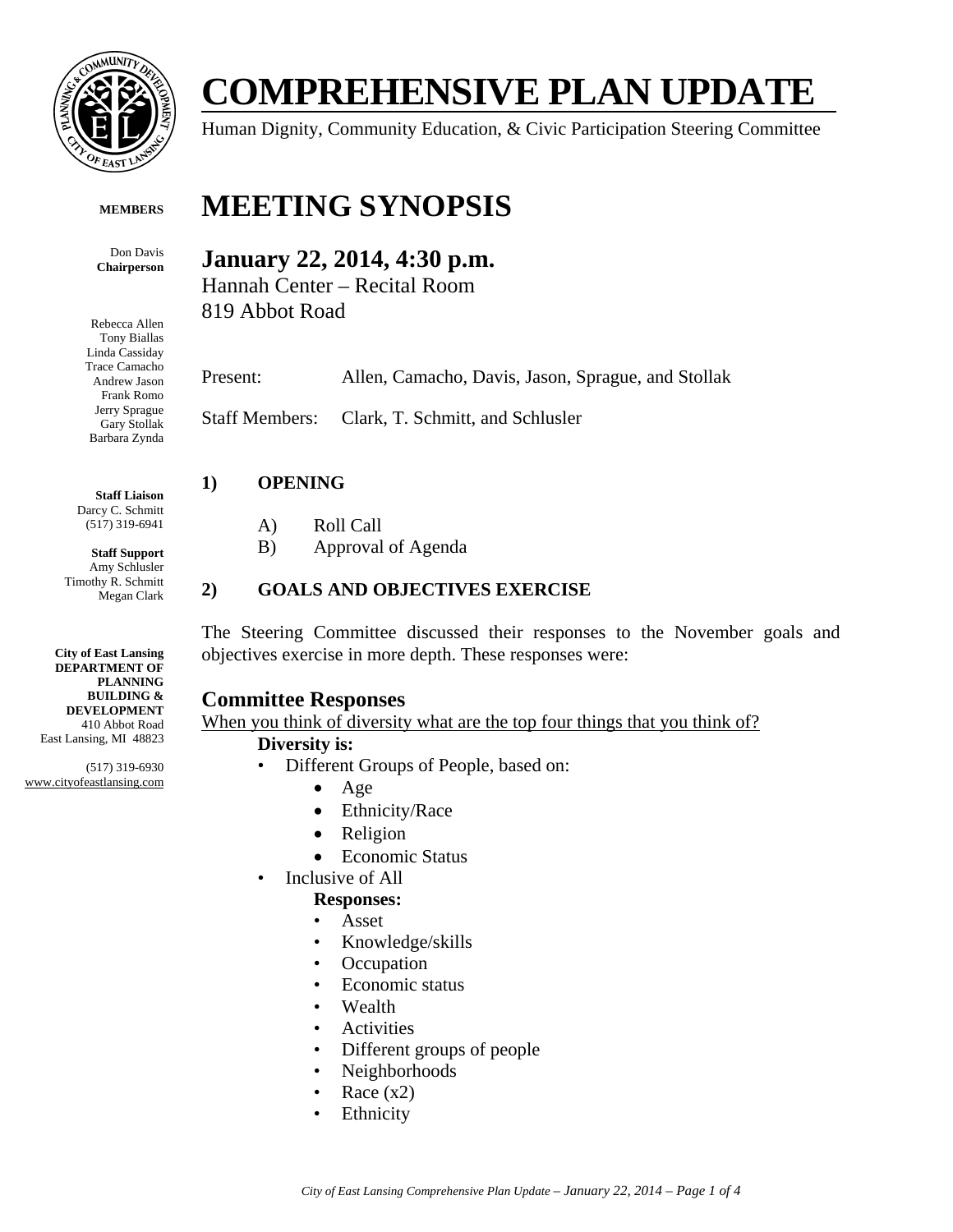- Culture
- Religion
- Age  $(x3)$
- Enhancing
- Inclusive
- Inviting
- Open
- Strength
- Equality
- **Accepting**

## What are the top four obstacles you experience to living or working in the City of East Lansing?

## **Obstacles to living and working in East Lansing are:**

- Cost and Diversity of Housing
- Limited Commercial Development
- Transportation (automobile and non-auto) Environment Deficiencies
- Excessive Socially Unacceptable Behavior

#### **Responses:**

- Climate
- Fireworks
- Vandalism
- Excessive noise
- Some student behavior
- Totally dominated by students
- Cost
- Lack of entry level housing
- Limited collaboration with campus/surrounding communities
- Absence of quality services
- Variety of local business
- Lack of retail
- Absence of quality arts
- Limited entertainment/shopping options
- Transportation
- City doesn't embrace what it is wants to be Ann Arbor
- Traffic patterns (lack of safe walking/biking)
- Parking
- Traffic (safety for foot traffic)

#### What are the top four things that you can think of that could make you feel disengaged with a community?

## **Things that could make someone disengaged:**

- Lack of effective communication from the City and/or Neighborhood Leaders
- Town/Gown and Public School/Town relations
- Enforcement issues
- Diversity of housing, events, shopping, etc.

#### **Responses:**

- Sense of safety
- Community events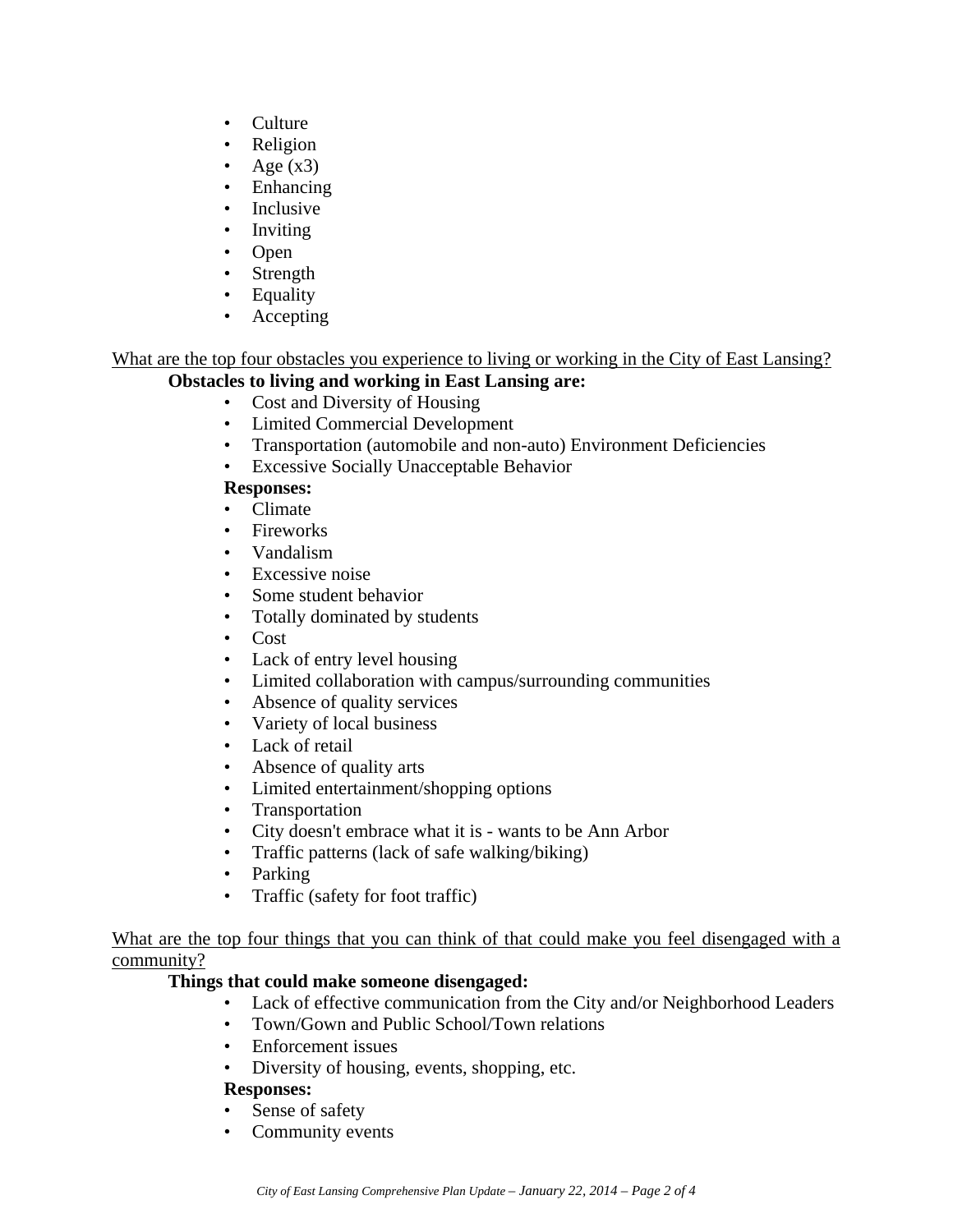- "I just work here" can't afford to live here
- Senior needs seen to be ignored
- Absence of sufficient daily income to acceptable goods
- Sometimes confusing traffic and routes
- Pace
- Heavy enforcement with no personal touch
- Neighborhood association doesn't meet
- Lack of mass communication
- Effective communication
- Nothing engaging for residents
- Lack of commerce for people other than students
- Lack of cooperation/collaboration between city and campus
- Harshness of attitudes towards students
- Emphasis on students
- No MSU connection
- Disjunction between East Lansing School boundaries and East Lansing City limits
- Impersonal responses from city departments

### What are the top four things you think of when you think of what public service means to you?

#### **Public Service Means:**

- Working towards the public good
- Taking a participating role throughout the community
- Educating yourself about government and activities

#### **Responses:**

- Ensure access to the public good
- Looking out for your fellow man
- Better snow removal in neighborhoods
- Tree maintenance
- **Safety**
- Willingness to learn about candidates opinions/plans
- Facilitate civic engagement and commitment
- Community education of ordinances and policies
- Transparent
- Accessible
- Listening
- Opportunity
- Helping the community
- Personally participating in civic activities
- Action
- Giving to the community
- Being aware of important needs

#### What are the four things you think of when you think of what it means to you to be a citizen?

#### **A Citizen Is:**

- Committed to the community
- Engaged in the community
- Socially responsible